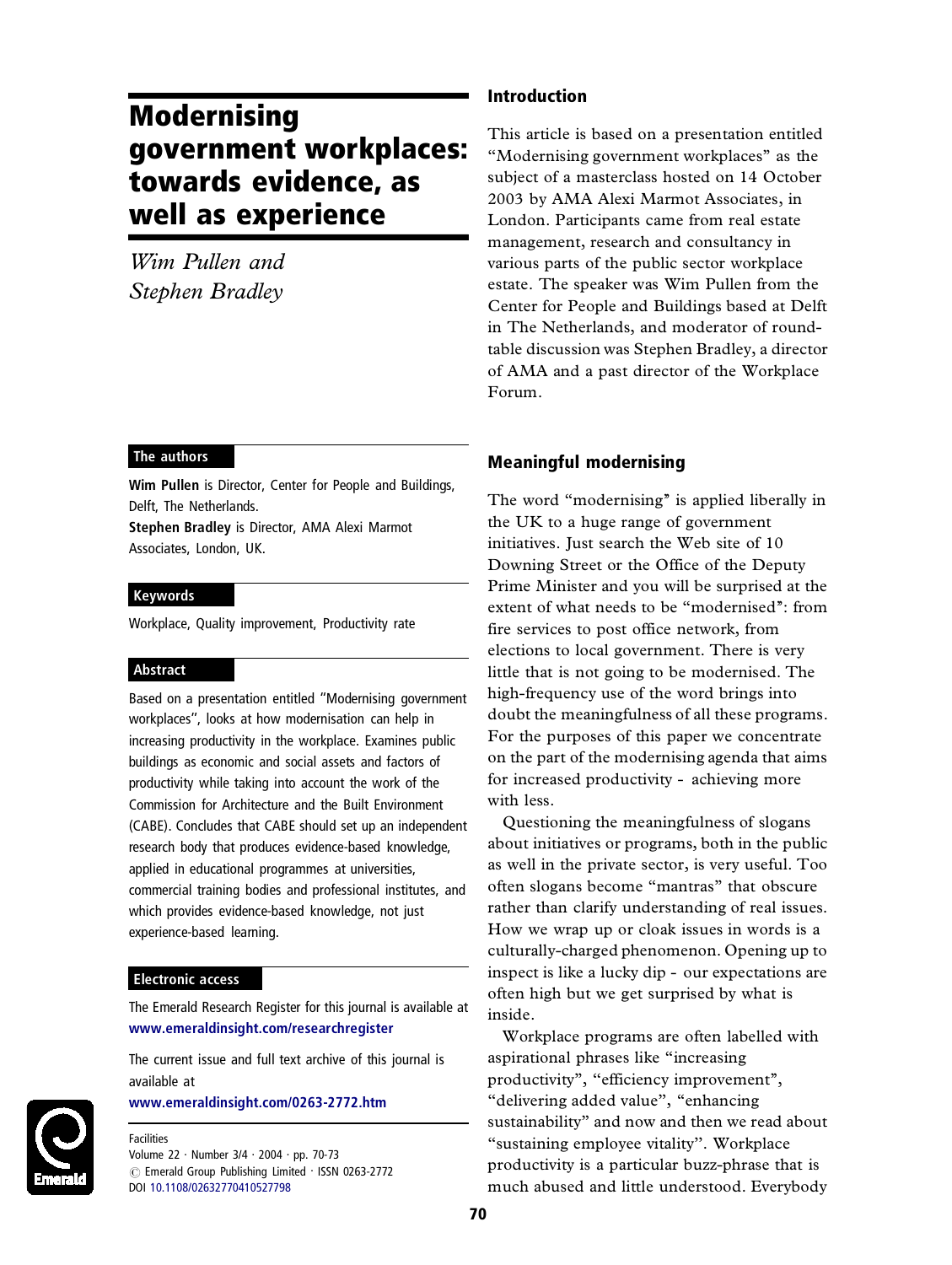Volume 22 . Number 3/4 . 2004 . 70-73

repeats the ''mantra'' but hardly anyone seeks to clarify meaning. Fewer still offer means of gathering evidence to show whether the aspiration is met. This comes down to what really is expected of investment, and who is asking (Bradley, 2002). For example, do we mean more quantity, or more quality?

Productivity is an economic word. In the workplace profession we normally refer to the "physical" workplace, whilst HR people consider the workplace a complex system of social interactions that supports people in their employment. The economic discipline usually follows the latter definition and talks about performance in the workplace, not meaning performance of the workplace. The workplace as a social construct is the primary meaning in general use.

The Work Foundation (Westwood and Jones, 2002) says the UK has a productivity problem: "The UK skills base is a key problem for our productivity''. Trying to understand what we mean by productivity shows us an issue with different faces: skills are involved in it as well. The battle for productivity is fought on different fields.

In order to develop an investment strategy to increase productivity we are engaged in allocating where the money will go: into the labour force by improving skills, into physical assets like workspace, into the information technology that enables new processes or any other means of increasing the total factor productivity. We can make the investment only once. The challenging question is what the relative contribution is of increased skills or a modernised workplace to overall economic productivity. Who knows how to make these judgements, where are the research studies? What are the motivations? We lack the evidence to take informed investment decisions.

So here is our first point about "meaningful modernising''. When it comes to the physical workplace we are pretty careless about the definitions we use when talking about productivity growth. Second, we lack the data to analyse the relative contribution of the investment spent on people and on buildings. Third, we cannot call upon well-informed decision making that brings together understanding of the fields of physical workspaces and social workplaces.

# Public buildings  $-$  what do we mean by ``better''?

What is going on in public buildings? Knowing that this category consists of more than the government buildings it is easy to talk about them because there is plenty of recent writing about ''better public buildings''.

In the brochure of the same name, *Better Public Buildings* (Finch, 2000) published by the Commission for Architecture and the Built Environment (CABE) in 2002, we read a foreword by Tony Blair. The Prime Minister makes some interesting statements. ''It is widely believed good design is a costly luxury''. This is a wise political statement. The public perception is that famous architects make expensive buildings. The PM continues to quote the proposition of Sir John Egan's 1998 report *Rethinking Construction* (Egan, 1998) that ''best practice in integrating design and construction delivers better value for money and better building''. Again, nothing wrong with that, but there is an assumption that lessons (even the mistakes) of best practice projects are being systematically learned and applied. The most promising statement by Tony Blair, however, is this: ''Government organisations have started addressing their performance as clients by setting measurable targets and objectives with strong focus on life time costs, quality and design''.

Our observation is this: who is reporting on progress, who is capturing the lessons of all these efforts, since what is stated here is a unique opportunity to derive innovations for the facility management and corporate real estate professions, actually for the whole support sector as an industry. The Department of Trade and Industry has merged its Construction Best Practice Programme with the Rethinking Construction organisation under the banner of "Constructing excellence", but this endeavour focuses on the performance of delivery of buildings and not on the performance of buildings as economic and social assets and factors of productivity.

## Towards evidence-based reasoning

In this context we cannot leave the work of CABE out of the discussion. In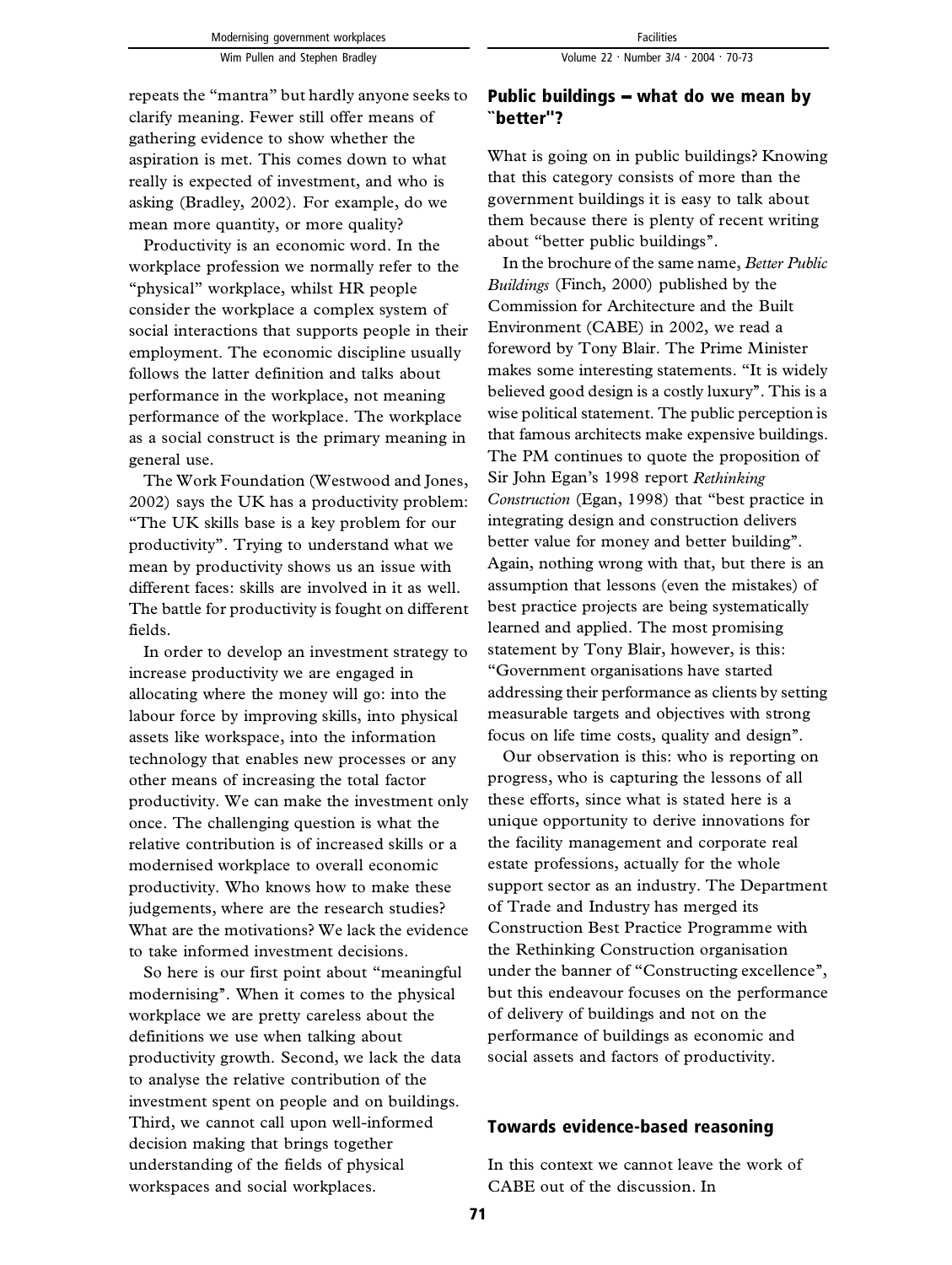Wim Pullen and Stephen Bradley

The Netherlands, architecture is always very much in debate. The CABE publications are impressive from a Dutch perspective, both positively and negatively. First a positive remark, followed by a negative and ending with a positive challenge.

The professional experience that was brought together in the CABE publications is really thrilling. The objectives are clear: to educate the end users of buildings. Showing the impact of high quality commissioning of architecture tells the story of the underlying vision.

When we take a closer look at the possible consequence of educating the customer, however, we discover a very demanding challenge in the making. We believe that an educated customer will demand a knowledgeable architect and other consultants. Experience-based reasoning will not continue to be sufficient to satisfy the educated customer, who will also demand evidence.

The CABE brochure *Better Public Buildings* (Finch, 2000), in the chapter on design for business, still sticks to the plausible, overt aspects of design interventions. Norman Foster refers to 20 years of experience. These days we generally do not allow our architects such a learning period. The have to be productive (read ''knowledgeable'') very early, or they do not survive and thrive. Lord Foster cites an example of a 20 per cent increase in output. The suggestion is inferred that this is due to physical workplace interventions. But no facts are mentioned about the economic market situation. Architect Frank Duffy is quoted, referring to the achievement of a 30 per cent reduction of workspace at Andersen Worldwide. Yet any balancing negative side effects in the social workplace are not mentioned.

We suggest that the educated customer will not take this experienced-based reasoning or semi-scientific "proof" for granted. He will no longer quickly bow down to the consultant that asks for his trust. In the era of the educated end user (which is the era of CABE influence) experience is not sufficient. The end user requires evidence. In The Netherlands the Center for People and Buildings was founded for this reason: to help educate the end user with practical but scientifically justifiable information and knowledge. It has recently

published a number of books, notably *Innovative Workplace Design* (van der Voordt, 2003).

Finally, here is the challenge: evidence is hard to get. It will take years. Assume the education of the end user will take five to ten years. Building the knowledge base based on a thorough understanding of meaningful workplace productivity will take 10-20 years.

## Examples of knowledge needed

Here are some ideas on research work that needs to be done to generate knowledge that educated customers will demand.

What do we know about behaviour in the physical workplace, or human-building interaction? There is an awful lot of scientific work on human-computer interaction, in which some of the knowledge is obtained by observing people at work. Research methods on space use often use surveys in which respondents self-report about different aspect of work and workplace related issues. The problem is that a simple questionnaire-based survey invites participants to give a socially conditioned response, based on their limited personal experience. Real behaviour is not always the same as self-reported behaviour. Since Tversky and Kahnemann (1974, 1981) have shown that people are inherently risk averse, the question is how people deal with the new or unfamiliar workplace? It is not only the computer that can cause risks in the work, the work-setting itself can present risks, cause delays or just create barriers to essential interaction. Is it possible to map behaviour and to use the knowledge gained systematically for workplace planning and design?

What is our knowledge about workplaces for the ageing workforce? In many European countries the debate is going on about retirement ages. We have to work longer years in order to afford ourselves a reasonable pension. From psychology we know alot about the consequences of ageing, e.g. performance of cognitive tasks requiring concentration, which is what we often lack when we get older. Open office environments are characterised by regular background noise with occasional intrusion of unwanted sounds and sights (noise).